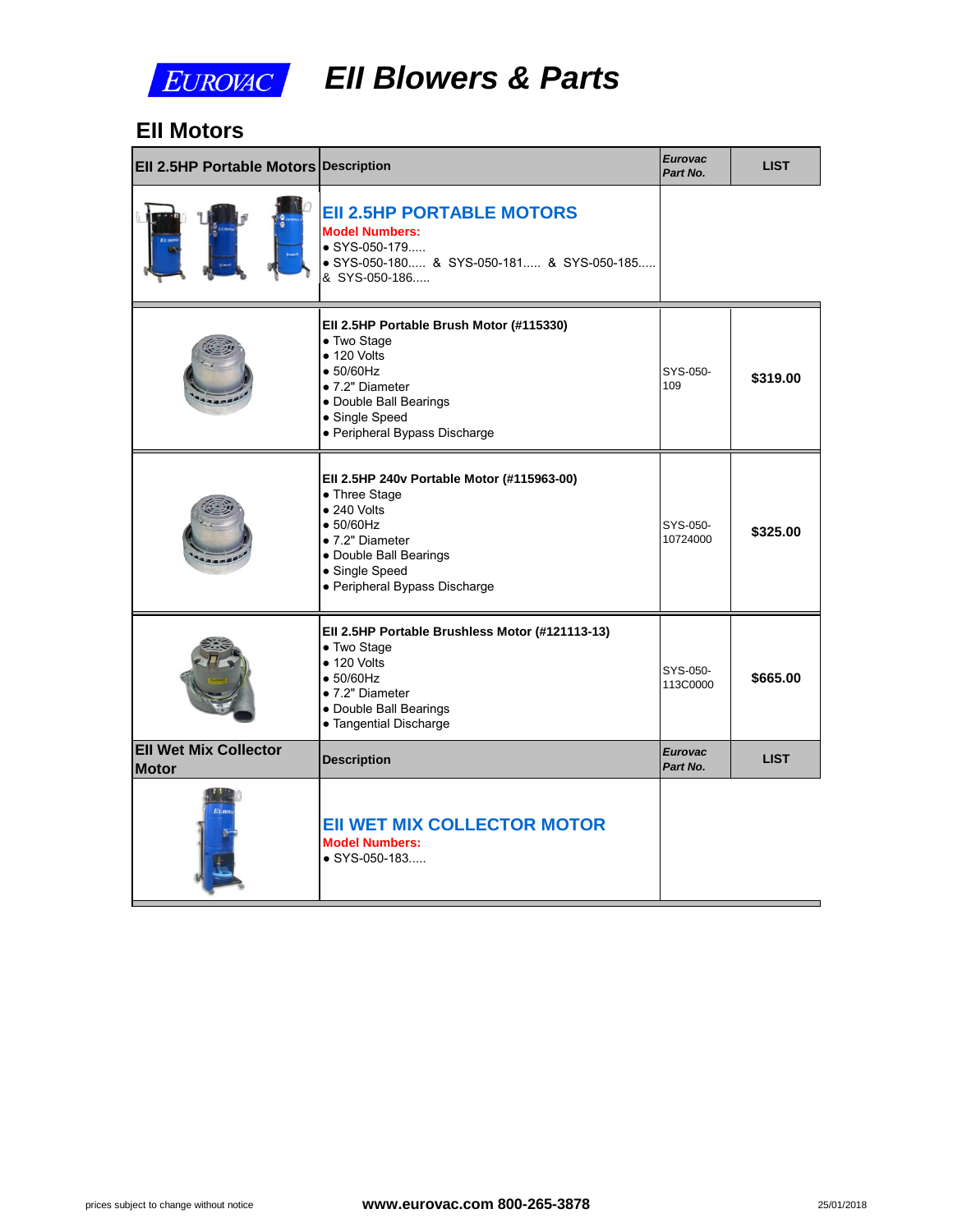|                                 | EII 2.5HP Wet Mix Collector Brush Motor (#122176)<br>• Two Stage<br>$\bullet$ 120 Volts<br>$\bullet$ 50/60Hz<br>• 8.4" Diameter<br>• Double Ball Bearings<br>· 3.5" High-Efficiency Lamination<br>• Tangential Discharge                                                                                                                                                                                                                                                                                                                                                                                                                                                                                                                                                          | SYS-050-<br>11702000       |
|---------------------------------|-----------------------------------------------------------------------------------------------------------------------------------------------------------------------------------------------------------------------------------------------------------------------------------------------------------------------------------------------------------------------------------------------------------------------------------------------------------------------------------------------------------------------------------------------------------------------------------------------------------------------------------------------------------------------------------------------------------------------------------------------------------------------------------|----------------------------|
|                                 | EII 2.5HP 240v Wet Mix Collector Brush Motor (#122178)<br>• Two Stage<br>$\bullet$ 240 Volts<br>$\bullet$ 50/60Hz<br>• 8.4" Diameter<br>• Double Ball Bearings<br>· 3.5" High-Efficiency Lamination<br>• Tangential Discharge                                                                                                                                                                                                                                                                                                                                                                                                                                                                                                                                                     | SYS-050-<br>11702010       |
| <b>Ell Exp Portable Motor</b>   | <b>Description</b>                                                                                                                                                                                                                                                                                                                                                                                                                                                                                                                                                                                                                                                                                                                                                                | <b>Eurovac</b><br>Part No. |
|                                 | <b>EII EXPLOSION PROOF PORTABLE</b><br><b>MOTOR</b><br><b>Model Numbers:</b><br>● SYS-050-184<br><b>Application:</b><br>These motors have been listed by Underwriters Laboratories<br>Inc. Guide PTDR, File E-25653 for use in hazardous<br>locations with respect to safety of operation as follows:<br>Class I, Group D - Atmospheres containing gasoline,<br>petroleum, naphtha, benzene, butane, propane, alcohols,<br>acetone, benzol, lacquer solvent vapors, or natural gas.<br>Class II, Group E - Atmospheres containing metal dust,<br>including magnesium, aluminum, and their commercial<br>alloys.<br>Class II, Group F - Atmospheres containing carbon black,<br>coal, or coke dust<br>Class II, Group G - Atmospheres containing flour, starch, or<br>grain dusts. |                            |
|                                 | Ell 2.5HP Explosion Proof Portable Motor (#114560)<br>$\bullet$ 120 Volts<br>$\bullet$ 50/60Hz<br>· Peripheral Bypass Discharge                                                                                                                                                                                                                                                                                                                                                                                                                                                                                                                                                                                                                                                   | SYS-050-<br>11403001       |
|                                 | Ell 2.5HP 230v Explosion Proof Portable Motor<br>(#114587)<br>$\bullet$ 230 Volts<br>$\bullet$ 50/60Hz<br>• Peripheral Bypass Discharge                                                                                                                                                                                                                                                                                                                                                                                                                                                                                                                                                                                                                                           | SYS-050-<br>11401000       |
| <b>EII 3.9HP Portable Motor</b> | <b>Description</b>                                                                                                                                                                                                                                                                                                                                                                                                                                                                                                                                                                                                                                                                                                                                                                | <b>Eurovac</b><br>Part No. |
|                                 | <b>EII 3.9HP PORTABLE MOTOR</b><br><b>Model Numbers:</b><br>● SYS-050-182                                                                                                                                                                                                                                                                                                                                                                                                                                                                                                                                                                                                                                                                                                         |                            |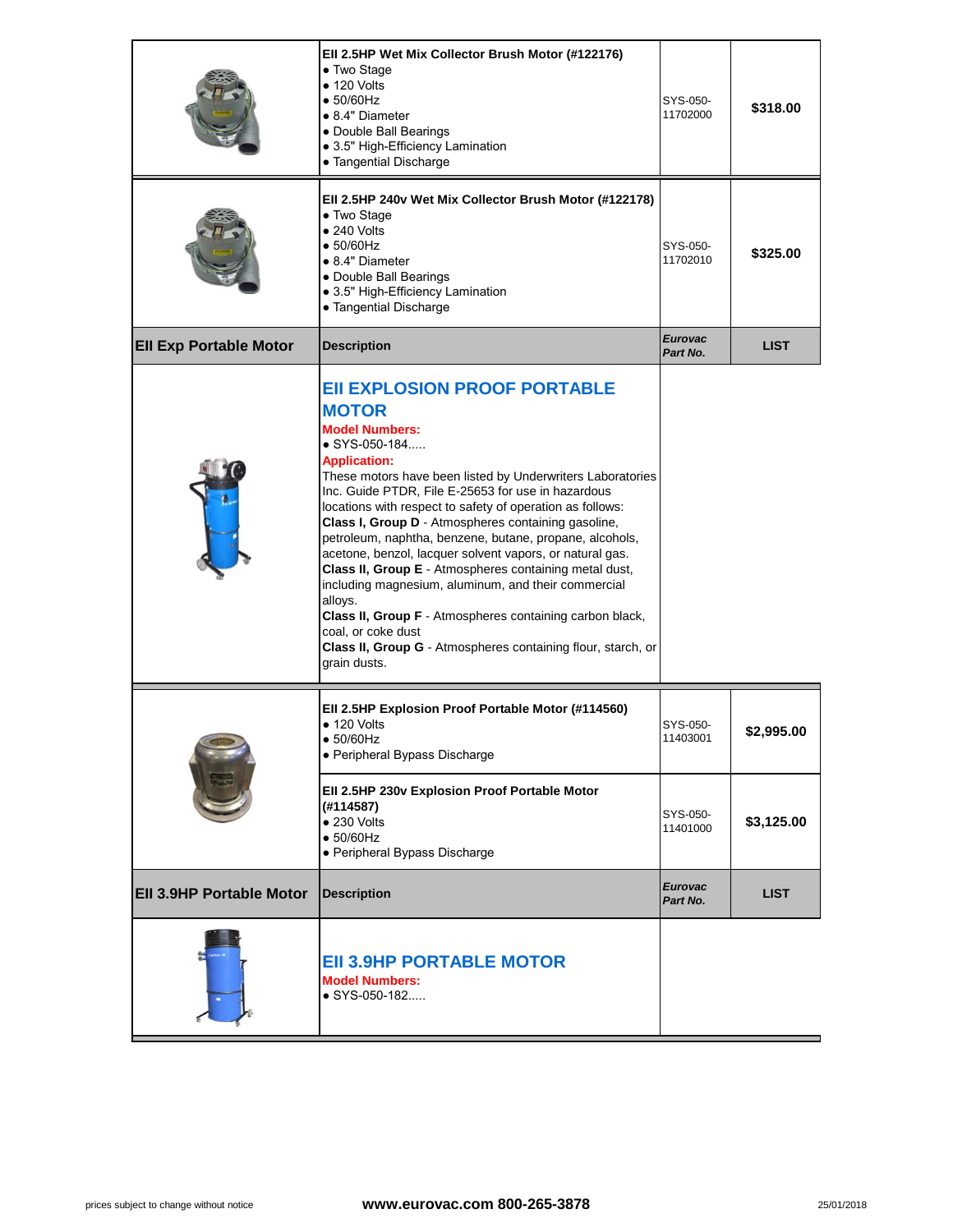|                                         | Ell 3.9HP Portable Brush Motor (#119892-00)<br>• One Stage<br>$\bullet$ 120 Volts<br>$\bullet$ 50/60Hz<br>• 9" Diameter<br>• Double Ball Bearings<br>• Tangential Discharge                                                                                                                          | SYS-050-<br>11600000       |  |
|-----------------------------------------|------------------------------------------------------------------------------------------------------------------------------------------------------------------------------------------------------------------------------------------------------------------------------------------------------|----------------------------|--|
|                                         | Ell 3.9HP Portable Motor - Each<br>• Qty 3 Required (Each Motor is 1.3HP)                                                                                                                                                                                                                            | BLO-NOR-<br>20505200       |  |
|                                         | Ell 3.9HP Portable Brushless Motor (121118-00)<br>• One Stage<br>$\bullet$ 120 Volts<br>$\bullet$ 50/60Hz<br>• 9" Diameter<br>· Double Ball Bearings<br>• Tangential Discharge                                                                                                                       | SYS-050-<br>116DCB00       |  |
| Ell 2.5HP & 5HP Central<br><b>Motor</b> | <b>Description</b>                                                                                                                                                                                                                                                                                   | <b>Eurovac</b><br>Part No. |  |
|                                         | <b>EII 2.5HP &amp; 5HP CENTRAL MOTOR</b><br><b>Model Numbers:</b><br>• SYS-050-163 & SYS-050-164<br>• SYS-050-050 & SYS-050-005 & SYS-050-007<br>& SYS-050-008                                                                                                                                       |                            |  |
|                                         | Ell 2.5HP & 5HP Central System Brush Motor (#122176)<br><b>Current Motor:</b><br>• Two Stage<br>$\bullet$ 120 Volts<br>$\bullet$ 50/60Hz<br>• 8.4" Diameter<br>• Double Ball Bearings<br>· 3.5" High-Efficiency Lamination<br>• Tangential Discharge<br>· January 2013+ (ORD0038981 was first order) | SYS-050-<br>11702000       |  |
|                                         | Ell 2.5HP & 5HP 240v Central System Brush Motor<br>(#122178)<br>• Two Stage<br>240 Volts<br>$\bullet$ 50/60Hz<br>• 8.4" Diameter<br>• Double Ball Bearings<br>• 3.5" High-Efficiency Lamination<br>• Tangential Discharge                                                                            | SYS-050-<br>11702010       |  |
|                                         | Ell 2.5HP & 5HP Brush Motor (#115330)<br><b>Old Motor:</b><br>. Initial Motor For One Piece Design<br>. No PVC Exhaust Silencers On Unit                                                                                                                                                             | SYS-050-<br>109            |  |
|                                         | Ell 5HP Brush Motor (#117549-12)<br><b>Oldest Motor:</b><br>• Motor For EII - "Two Piece" 5HP Central Systems<br>#115334 Note:<br>● #115334 (SYS-050-110) - Use SYS-050-111 (Direct<br>Replacement)                                                                                                  | SYS-050-<br>111            |  |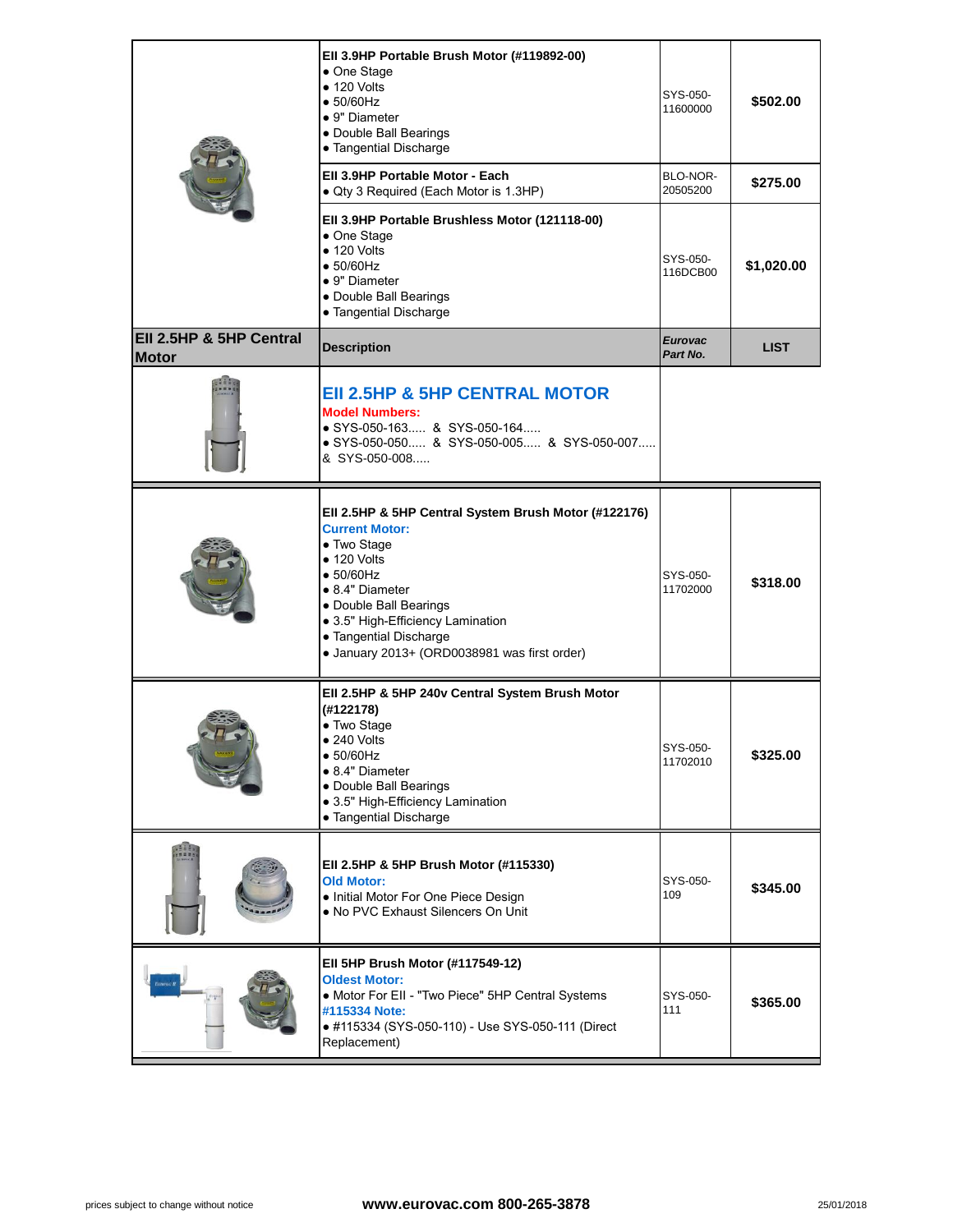#### **EII Exhaust Silencers**

| <b>Ell Exhaust Silencers</b> | Description                                                                                                                   | <b>Eurovac</b><br>Part No. |  |
|------------------------------|-------------------------------------------------------------------------------------------------------------------------------|----------------------------|--|
|                              | 2" PVC Exhaust Silencer Ass'y                                                                                                 | SYS-030-<br>415            |  |
|                              | 2" Street Elbow PVC Exhaust Silencer Ass'y<br>● Require in rare instances when PVC exhaust silencer<br>loverheated and melted | SYS-030-<br>41500001       |  |

### **EII Motor Brushes**

| <b>Ell Motor Brushes</b> | <b>Description</b>                                                                                                 | <b>Eurovac</b><br>Part No. |
|--------------------------|--------------------------------------------------------------------------------------------------------------------|----------------------------|
| THE                      | <b>EII MOTOR BRUSHES</b>                                                                                           |                            |
|                          | Ell Replacement Brush Set - For #115330, #115334,<br>#115963 & #115684<br>• 2 per set b/c 2 are required per motor | SYS-050-<br>115            |
|                          | Ell Replacement Brush Set - For #117549 & #119892<br>• 2 per set b/c 2 are required per motor                      | SYS-050-<br>11520000       |
|                          | Carbon Brushes for 50-182 Old 3 Motor Unit<br>$\bullet$ 2 per motor - 6 per system                                 | SUB-050-<br>22024700       |

#### **Rocker Switches**

| <b>Red On/Off Switch</b> | Description                       | <b>Eurovac</b><br>Part No. |
|--------------------------|-----------------------------------|----------------------------|
|                          | <b>RED ON/OFF SWITCH</b>          |                            |
|                          | On/Off Rocker Switch (20amp)      | ELE-TOR-<br>CRTPLX30       |
|                          | ON/OFF/AUTO Rocker Switch (20amp) | ELE-TOR-<br>CRTPLX33       |

# **Circuit Board Starters**

| <b>Circuit Board Starters</b> | <b>Description</b>                                                                                           | <b>Eurovac</b><br>Part No. |
|-------------------------------|--------------------------------------------------------------------------------------------------------------|----------------------------|
|                               | <b>CIRUIT BOARD STARTERS</b>                                                                                 |                            |
|                               | <b>EII 2.5HP Circuit Board Starter</b><br><b>Current Ell 2.5HP Circuit Board:</b><br>$• 2017 +$              | CPA-EII-<br>1MDVPRMB       |
|                               | <b>EII 2.5HP Circuit Board Starter</b><br><b>Old Ell 2.5HP Circuit Board:</b><br>• 2009 to End of 2016       | CPA-EII-<br>1M120S00       |
|                               | <b>EII 2.5HP Circuit Board Starter</b><br><b>Oldest Ell 2.5HP Circuit Board:</b><br>$\bullet$ 2008 & Earlier | ELE-JBD-<br>SWC15000       |
|                               | <b>EII 5HP Circuit Board Starter</b><br><b>Current Ell 5HP Circuit Board:</b><br>$\bullet$ 2016 & Earlier    | CPA-EII-<br>1MDVPRSB       |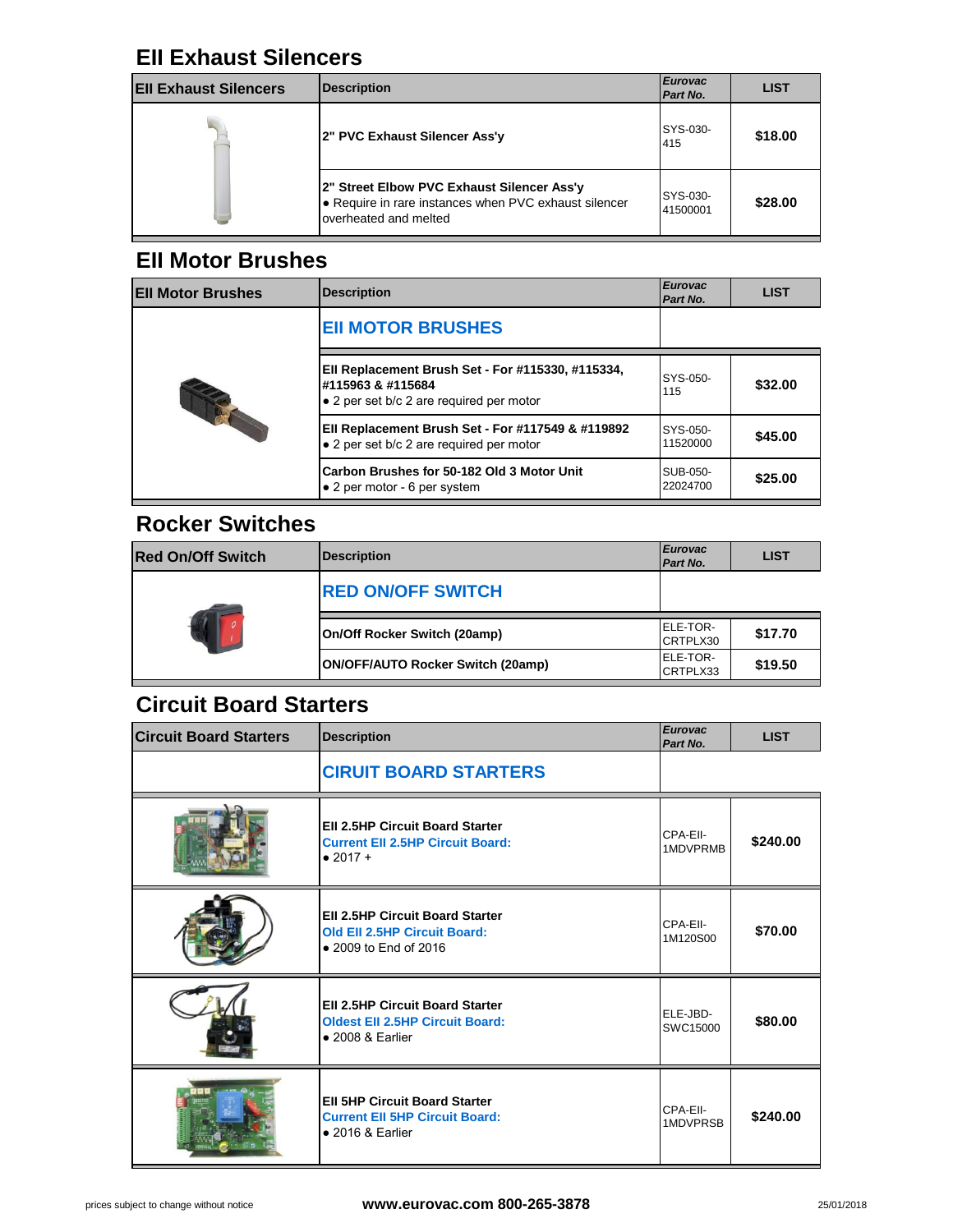

**EII 5HP Circuit Board Starter Old EII 2.5HP Circuit Board:**  ● 2016 & Earlier

### **Flow Switch**

| <b>Flow Switch</b> | <b>Description</b>   | <b>Eurovac</b><br>Part No.  |  |
|--------------------|----------------------|-----------------------------|--|
|                    | <b>FLOW SWITCH</b>   |                             |  |
|                    | 3/8" FPT Flow Switch | <b>ELE-COM-</b><br>521HPP03 |  |

#### **Circuit Breakers**

| <b>Circuit Breakers</b> | <b>Description</b>                                                 | <b>Eurovac</b><br>Part No. |
|-------------------------|--------------------------------------------------------------------|----------------------------|
|                         | <b>CIRCUIT BREAKERS</b>                                            |                            |
|                         | <b>EII 2.5HP Brushless Circuit Breaker</b><br>• P&B W58-XB1A4A 20A | ELE-FBD-<br>00350200       |
|                         | EII 5HP Circuit Breaker (OLD)<br>• P&B W58-XB1A4A 20A              | ELE-FBD-<br>03464000       |

#### **Muffler Material**

| <b>Muffler Material</b>                                                                                                                         | <b>Description</b>                                                                                    | <b>Eurovac</b><br>Part No. |
|-------------------------------------------------------------------------------------------------------------------------------------------------|-------------------------------------------------------------------------------------------------------|----------------------------|
| <b>RIO-JRD-FT702900</b><br>EURO Hah Frequency Inlet Huffler With<br>HAR-ENG-SM234CEO Usper Strip Hoffer<br>HAR-ENG-SH134CEO Lower Strip Huffler | <b>MUFFLER MATERIAL</b>                                                                               |                            |
|                                                                                                                                                 | Strip Muffler 4.5" x 56" x 3/4" 2# Charcoal Ester<br>• Upper Exhaust - All Ell 18" Separator Systems) | HAR-ENG-<br>SM234CE0       |
|                                                                                                                                                 | Strip Muffler 3.0" x 56" x 3/4" 2# Charcoal Ester<br>• Lower Exhaust - All Ell 18" Separator Systems) | HAR-ENG-<br>SM334CE0       |
|                                                                                                                                                 | High Freg. Inlet Muffler White                                                                        | BLO-JBD-<br>FT202900       |